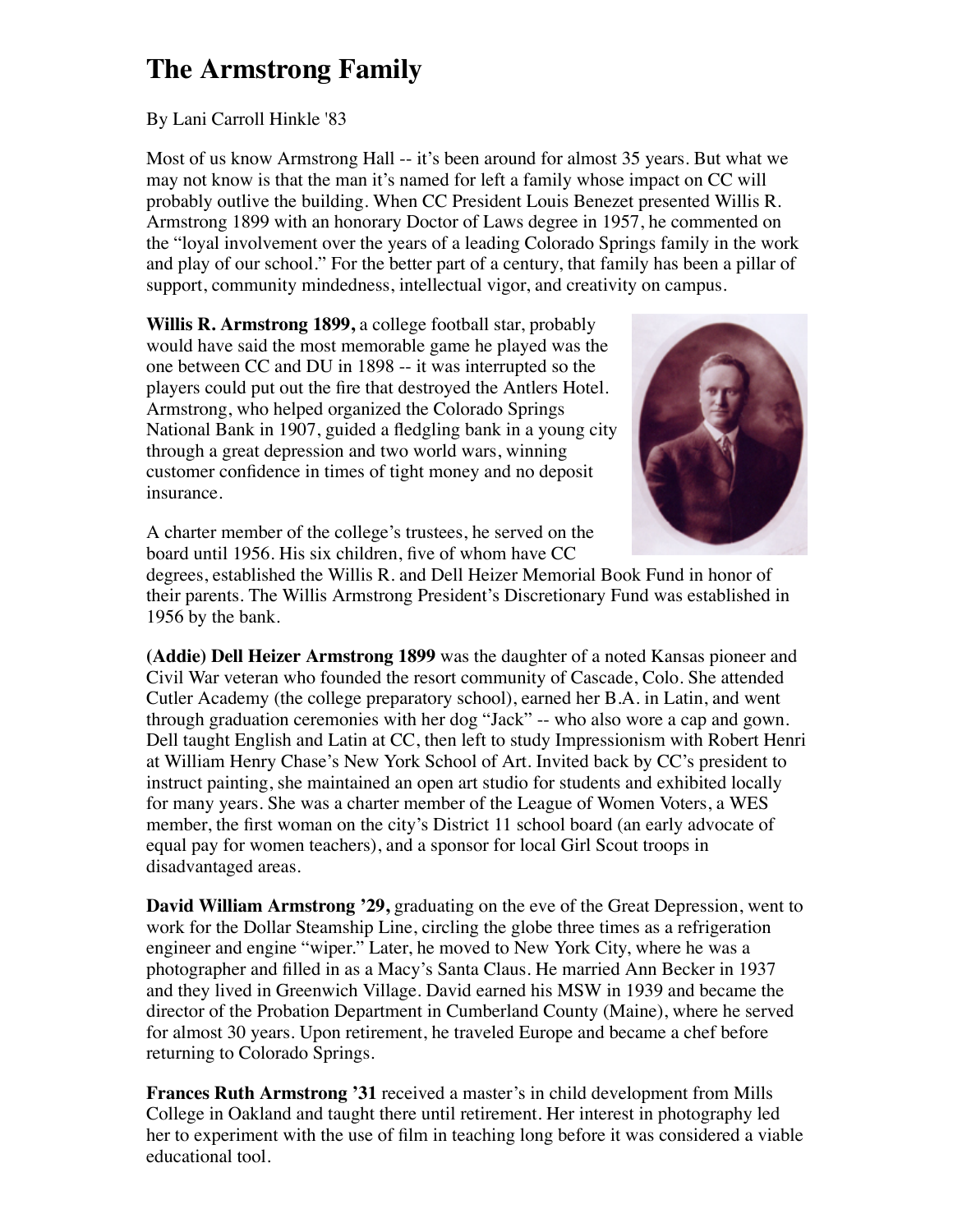**Patricia Smith Armstrong'42,** a business major at CC, met her future husband, John Willis Armstrong, at CSNB, where they were both employed. While raising their five children, Patricia continued to be active in the banking community, as well as the symphony, Junior League, and the Colorado Springs Day Nursery. John started out as a bookkeeper and retired as chairman of the board in 1984.

**Willis Edward Armstrong '37**, who once worked in the CC physics lab for 33 cents an hour, received a masters' in physics at Northwestern University. When WWII broke out, he joined a team of physicists to develop the radio proximity fuse, first used in the Battle of the Bulge. After the war, he graduated from the Wisconsin School of Banking and returned to CSNB, retiring as its executive vice president in 1983. An avid skier, Bill is a member of the Pikes Peak Ski Club, which installed the first rope tow west of the Mississippi. He has served as president of the CC Alumni Association, and he and his wife Betty are past officers in the Fifty Year Club, supporters of WES, and members of the President's Council. In 1997, they were presented with the Lloyd E. Worner Award for outstanding loyalty, service, and generosity to the college.

**Elizabeth Douglass Adams Armstrong '40** and her sister, **Roberta Adams Otis '41**, remember spending hours in the "Bat Cave" (Cogswell Theatre in the basement of Bemis), sewing costumes for Arthur Sharpe's Koshare drama group. Betty also remembers "fine classes with professors Lewis Abbott and Albert Daehler, skiing on Pikes Peak, and listening to the Phi Gams serenade outside McGregor Hall."



**(Emily) Suzanne Armstrong Starr MAT '46** graduated from Mills College in 1939. During WW II, she held an interesting assortment of jobs: driving two-ton trucks at Peterson AFB, the first librarian at the Fine Arts Center, binocular repair-woman at the Brooklyn Navy Yard, and editor for several magazines, including the *Ladies Home Companion*. While reading for *Ellery Queen Mystery* magazine, legend has it that she recommended a submission from a precocious 15-year-old, James Yaffe. After receiving her MAT, Suzanne taught English at CC.

**Jean McCaughan Armstrong Jones '44 remembers the Victory garden in the CC quad** and men disappearing from campus because of the draft. When the Navy V-12 and Marine V-5 units landed on campus, they brought Jean's future husband -- whom she met over soup that was heated in the same bucket as the glue they used to build theater sets. Jean has served on the boards of many groups, including WES, the League of Women Voters, and the Pikes Peak Library DistrictShe was co-founder of the Ruth Washburn Cooperative Nursery School. She received the Alumni Spirit Award from the CC Center for Community Service in 1995.

**Gerald Lucius Jones '44** was sent to CC as part of the Navy V-12 unit after serving on troop and supply ships, primarily in the South Pacific. At CC, he lived in the old Phi Delt house and ate his meals in Cossitt Hall (women students ate in Bemis). After the war, he began as errand boy at CSNB, retiring as vice president in 1987. He has been involved in many civic activities, including treasurer of the local Democratic party, and has worked with Willis in maintaining the Pikes Peak Ski Area.

**Suzanne Armstrong Smith '64,** a political science major, went to Afghanistan with the Peace Corps after graduation, then followed the career path of her father, receiving an MSW from the University of Michigan in 1971. Now retired, she was a social worker at the University of Wisconsin Hospital in Madison.